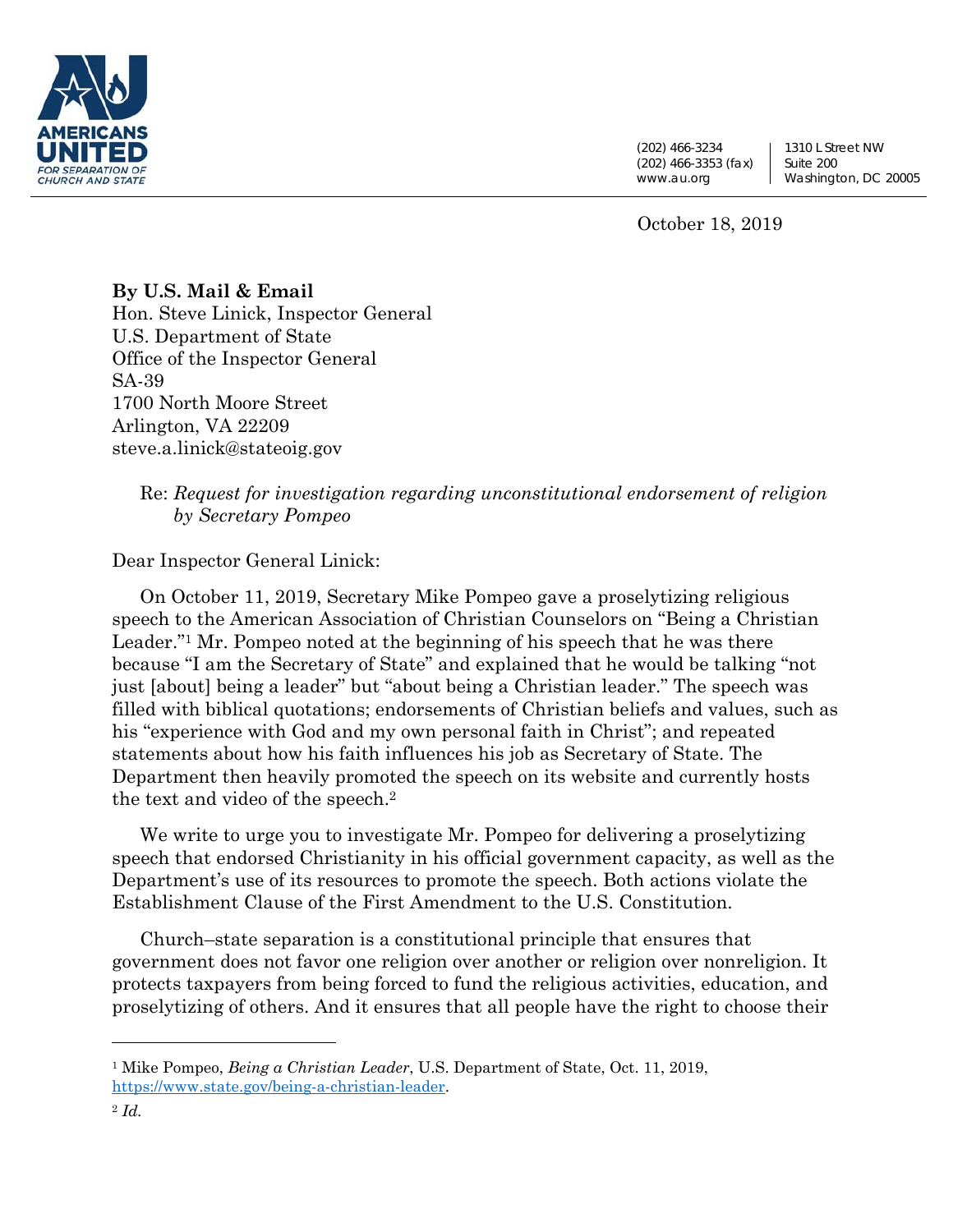faith, or no faith at all, and that all are treated equally under the law regardless of their religious beliefs. Mr. Pompeo's speech and the Department's continuing promotion of it violate the fundamental American value of religious freedom, sending the message to non-Christians "'that they are outsiders, not full members of the political community, and an accompanying message to [Christians] that they are insiders, favored members of the community.'"3

The Establishment Clause prohibits government from taking any action that communicates "endorsement of religion."4 Instead, government and all its officials and employees must, when acting in their official capacities, maintain "neutrality . . . between religion and nonreligion."5 Public officials are constitutionally prohibited from presenting religious messages in the course of their duties, whether to employees or to members of the public.6 And the Department "may not promote or affiliate itself with any religious doctrine or organization."7

While Mr. Pompeo is entirely free to engage in religious activities in his personal capacity, he must not use his official role as Secretary of State to promote his religion. In his role as Secretary, delivering a speech that enthusiastically endorses Christianity is a violation of the Establishment Clause.

What is more, the Department's promotion of the speech and the event at which it was delivered are also violations. The government must not lend its name or imprimatur to endorse a religious event.8 "[I]f the [state]-sponsorship is known, that

<sup>3</sup> *Santa Fe Indep. Sch. Dist. v. Doe*, 530 U.S. 290, 309–10 (2000) (quoting *Lynch v. Donnelly*, 465 U.S. 668, 688 (1984) (O'Connor, J., concurring)).

<sup>4</sup> *Santa Fe*, 530 U.S. at 305.

<sup>5</sup> *McCreary Cty. v. ACLU*, 545 U.S. 844, 860 (2005) (quoting *Epperson v. Arkansas*, 393 U.S. 97, 104 (1968)).

<sup>6</sup> *See, e.g.*, *Berry v. Dep't of Soc. Servs.*, 447 F.3d 642, 657 (9th Cir. 2006) (state employee had no right to communicate religious messages to clients or to display religious items in plain view in his cubicle); *N.C. Civil Liberties Union v. Constangy*, 947 F.2d 1145, 1152-53 (4th Cir. 1991) (judge's practice of opening court with a prayer violated Establishment Clause); *Hall v. Bradshaw*, 630 F.2d 1018 (4th Cir. 1980) (state violated Establishment Clause by distributing official maps that contained a "Motorists' Prayer"); *see also, e.g.*, *Milwaukee Deputy Sheriffs' Ass'n v. Clarke*, 588 F.3d 523, 528-29 (7th Cir. 2009) (proselytizing presentations at meetings of sheriff's department violated Establishment Clause); *Cooper v. U.S. Postal Serv.*, 577 F.3d 479, 493–94 (2d Cir. 2009) (prohibiting religious messages in lobby of contract postal unit); *Warnock v. Archer*, 380 F.3d 1076, 1080-81 (8th Cir. 2004) (disallowing school district from holding prayers at in-service trainings and faculty meetings); *Venters v. City of Delphi*, 123 F.3d 956, 970 (7th Cir. 1997) (Establishment Clause prohibits public employers from proselytizing their employees in the workplace).

<sup>7</sup> *Cty. of Allegheny v. ACLU Greater Pittsburgh Chapter*, 492 U.S. 573, 590 (1989).

*<sup>8</sup> See, e.g., Gilfillan v. City of Phila*., 637 F.2d 924, 930 (3d Cir. 1980).